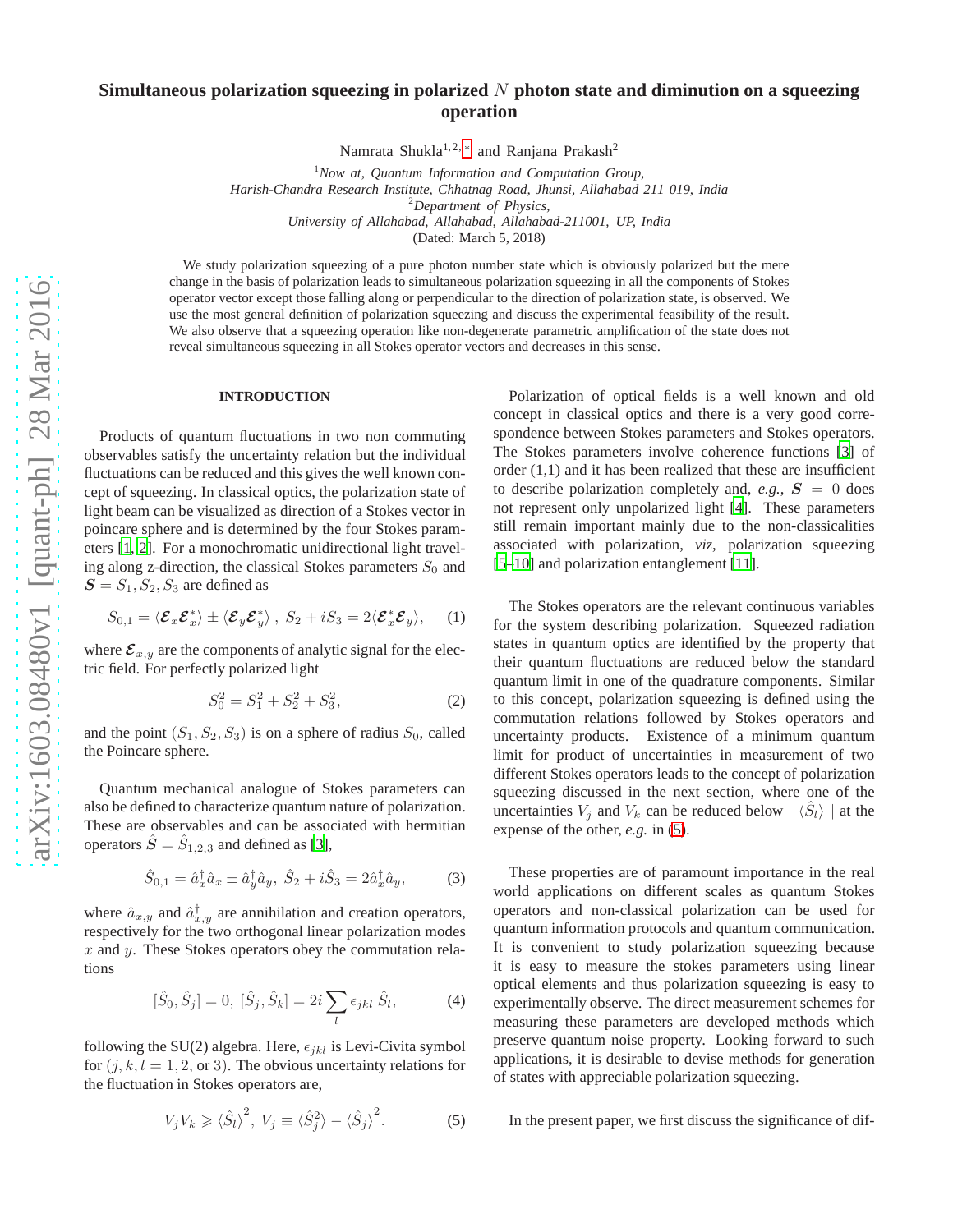ferent criteria for polarization squeezing in the next section. In section 3, We use the most general criterion [\[12\]](#page-4-6) for polarization squeezing to show that in case of a polarized  $N$  photon number state, all the three orthogonal components of Stokes operator vector may be squeezed and as a matter of fact, almost all components are squeezed. We consider the polarization squeezing along a general component of Stokes operator vector and show that there is polarization squeezing unless the component is either along or perpendicular to the direction of polarization of light. In section 4, we show that after a squeezing operation like parametric amplification applied to a photon number state, squeezing is observed only in certain Stokes operators in specific conditions.

#### **POLARIZATION SQUEEZING**

First definition of polarization squeezing is due to Chirkin et al. [5] in terms of variances of Stokes operators for a given state and for an equally intense coherent state, written as

<span id="page-1-0"></span>
$$
V_j < V_j(coh) = \langle \hat{S}_0 \rangle,\tag{6}
$$

, *i.e.*,  $\hat{S}_j$  is squeezed if  $V_j$  is less than  $V_j$  for equally intense coherent light which gives the value  $\langle \hat{S}_0 \rangle$  of the variance. This definition has been used by some authors [6].

Heersink et al. [7] defined polarization squeezing using the uncertainty relations [\(5\)](#page-0-0) in the form

<span id="page-1-3"></span>
$$
V_j < |\langle \hat{S}_l \rangle| < V_k, \ j \neq k \neq l,\tag{7}
$$

for squeezing of  $\hat{S}_j$ . This definition has also been used by some authors [8].

Luis [9] considered various criteria for polarization squeezing and compared their stringency. He finally gave the criterion for polarization squeezing of a component of  $\hat{S}$  along a unit vector  $n$  as

<span id="page-1-1"></span>
$$
V_{\mathbf{n}} < |\langle \hat{S}_{\mathbf{n}_{\perp}} \rangle|,\tag{8}
$$

here  $\hat{S}_{n\perp}$  is component of  $\hat{S}$  along unit vector  $n_{\perp}$  which is perpendicular to  $n$ . For suitable orthogonal components  $n$ and  $n_{\perp}$ , he discussed the order of stringency of the various criteria and it can be represented as

$$
V_{n} \langle \hat{S}_{n_{\perp}} \rangle^{2} / \langle \hat{S}_{0} \rangle \langle \langle \hat{S}_{n_{\perp}} \rangle | \langle \hat{S}_{0} \rangle. \tag{9}
$$

The authors finally have written the criterion for polarization squeezing [\[12\]](#page-4-6) in the form

<span id="page-1-2"></span>
$$
V_n \equiv \langle \Delta \hat{S}_n^2 \rangle < | \langle \hat{S}_{n_\perp} \rangle |_{max} = \sqrt{|\langle \hat{S} \rangle|^2 - \langle \hat{S}_n \rangle^2}, \tag{10}
$$

arguing that for a given component  $\hat{S}_n$  there are infinite directions  $n_{\perp}$  and consideration of the maximum possible value of  $|\langle S_{n_+} \rangle|$ .

It can be seen that each of Eqs.  $(6) - (8)$  $(6) - (8)$  and  $(10)$  describes a non-classicality in quantum optics but only [\(7\)](#page-1-3), [\(8\)](#page-1-1) and [\(10\)](#page-1-2) are related to uncertainty relations. We shall use the criterion [\(10\)](#page-1-2) for polarization squeezing which is most general and based on the actual uncertainty relations. We may also define squeezing factor  $S_n$  and degree of squeezing  $\mathcal{D}_n$  by writing

<span id="page-1-6"></span>
$$
S_n = \frac{V_n}{\sqrt{\left|\langle \hat{S} \rangle\right|^2 - \langle \hat{S}_n \rangle^2}}, \mathcal{D}_n = 1 - S_n. \tag{11}
$$

Non-classicalities appear when  $1 > S_n > 0$  and the degree of squeezing  $\mathcal{D}_n$  lies between 0 and 1. If  $\rho$  is density operator of radiation given in the diagonal Sudarshan-Glauber representation [\[13\]](#page-4-7) by

$$
\rho = \int d^2\alpha \, d^2\beta \, P(\alpha, \beta) |\alpha, \beta\rangle \langle \alpha, \beta|.
$$
 (12)

where  $|\alpha, \beta\rangle$  are the coherent states defined as  $(a_x, a_y) | \alpha, \beta \rangle = (\alpha, \beta) | \alpha, \beta \rangle$ . Eq. [\(6\)](#page-1-0) then gives

<span id="page-1-5"></span>
$$
V_j - \langle \hat{S}_0 \rangle = \int d^2 \alpha \, d^2 \beta \, P(\alpha, \beta) \, [f_j(\alpha, \beta) - \langle f_j \rangle]^2, \tag{13}
$$

with

$$
\langle f_j \rangle = \int d^2 \alpha \, d^2 \beta \, P(\alpha, \beta) \, [f_j(\alpha, \beta)],
$$
  

$$
f_1(\alpha, \beta) \equiv |\alpha|^2 - |\beta|^2, f_2 + if_3 = 2\alpha\beta,
$$

while  $f'_j s$  are real functions of  $\alpha$  and  $\beta$  and holding of  $V_j < \langle \hat{S}_0 \rangle$  rules out possibility of existence of a non-negative weight function  $P(\alpha, \beta)$  which could be identified to a clas-sical probability distribution. Similarly, Eq. [\(10\)](#page-1-2) for  $j = 1$ gives

<span id="page-1-4"></span>
$$
V_1 - \sqrt{|\langle \hat{S} \rangle|^2 - \langle \hat{S}_1 \rangle^2}
$$
  
=  $|\langle \hat{S}_1^2 \rangle| - |\langle \hat{S}_1 \rangle|^2 - |\langle \hat{S}_2 + i \hat{S}_3 \rangle|$   
=  $\int d^2 \alpha \, d^2 \beta \, P(\alpha, \beta) \left[ (f_1(\alpha, \beta) - \langle f_1 \rangle)^2 + (|\alpha| - |\beta|)^2 \right]$   
< 0. (14)

which also denies the existence of a positive definite  $P(\alpha, \beta)$ . It can be seen that if Eq. $(14)$  which represents criterion  $(10)$ holds then Eq. [\(13\)](#page-1-5) representing criterion [\(6\)](#page-1-0) has to hold.

## **POLARIZATION SQUEEZING OF PHOTON NUMBER STATE**

Let us now consider a polarized N photon state  $|\psi\rangle$  traveling along z-direction, the polarization being given by the unit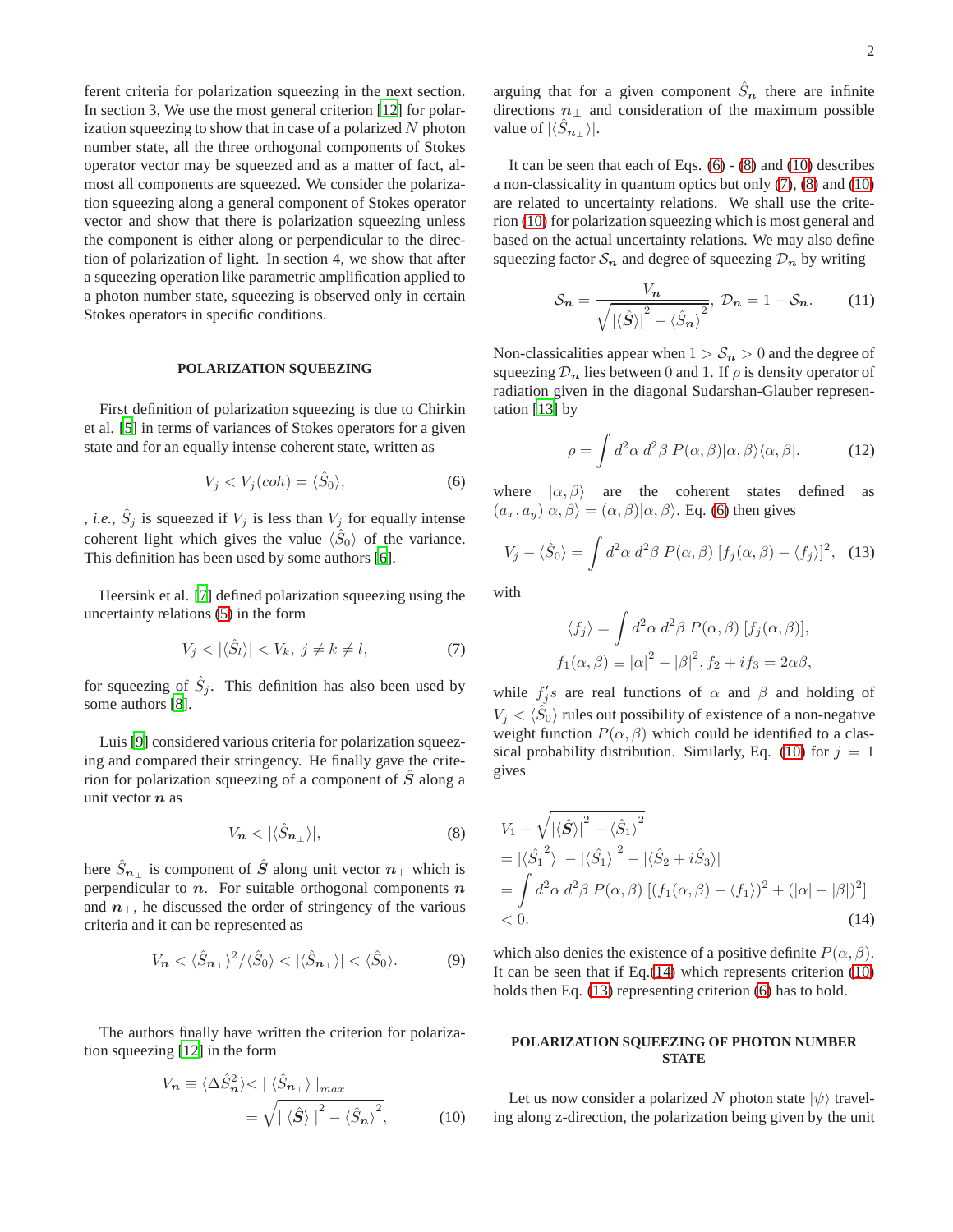complex vector

<span id="page-2-5"></span>
$$
\varepsilon = \varepsilon_x \mathbf{e}_x + \varepsilon_y \mathbf{e}_y, \ \varepsilon_x = \cos\frac{\theta}{2}, \ \varepsilon_y = e^{i\phi} \sin\frac{\theta}{2}, \qquad (15)
$$

where  $e_{x,y}$  are unit vectors along the x and y-directions. On the Poincare sphere, this polarization state can be represented by the unit vector

$$
\mathbf{m} = \cos \theta \, \mathbf{e}_x + \sin \theta (\cos \phi \, \mathbf{e}_y + \sin \phi \, \mathbf{e}_z). \qquad (16)
$$

Mode orthogonally polarized to  $\varepsilon$  can be represented by another unit polarization vector

<span id="page-2-6"></span>
$$
\varepsilon_{\perp} = \varepsilon_{\perp x} \mathbf{e}_x + \varepsilon_{\perp y} \mathbf{e}_y, \ \varepsilon_{\perp x} = -\sin\frac{\theta}{2}, \varepsilon_{\perp y} = e^{i\phi}\cos\frac{\theta}{2}.
$$
\n(17)

Annihilation operators for light in this changed basis  $(\epsilon, \epsilon)$ are given by

<span id="page-2-2"></span>
$$
\hat{a}_{\varepsilon} = \varepsilon_x^* \hat{a}_x + \varepsilon_y^* \hat{a}_y, \ \hat{a}_{\varepsilon_{\perp}} = \varepsilon_{\perp x}^* \hat{a}_x + \varepsilon_{\perp y}^* \hat{a}_y,\tag{18}
$$

which allows us to write the same in  $(x, y)$  mode as

<span id="page-2-4"></span>
$$
\hat{a}_x = \varepsilon_x \hat{a}_\varepsilon + \varepsilon_{\perp x} \hat{a}_{\varepsilon_{\perp}}, \ \hat{a}_y = \varepsilon_y \hat{a}_\varepsilon + \varepsilon_{\perp y} \hat{a}_{\varepsilon_{\perp}}.\tag{19}
$$

The state  $|\psi\rangle$  in  $(\epsilon, \epsilon_{\perp})$  can then be written as

<span id="page-2-3"></span>
$$
|\psi\rangle = (N!)^{1/2} (\hat{a}_{\varepsilon}^{\dagger})^N |vac\rangle, \tag{20}
$$

where  $|vac\rangle$  is vacuum state satisfying  $\hat{a}_{\epsilon}|vac\rangle = 0$ . On considering the normal ordering of the operators [\[12\]](#page-4-6), expectation values of Stokes operators [\(3\)](#page-0-1) and their squares and anticommutators can be obtained by straight calculations which on simplification (using  $\hat{a}_{\epsilon_{\perp}}|\psi\rangle = 0$ ) give

$$
\langle \hat{S}_0 \rangle = N, \langle \hat{S}_1 \rangle = N \cos \theta,
$$
  
\n
$$
\langle \hat{S}_2 \rangle = N \sin \theta \cos \phi, \langle \hat{S}_3 \rangle = N \sin \theta \sin \phi,
$$
  
\n
$$
\langle \hat{S}_0^2 \rangle = N(N-1),
$$
  
\n
$$
\langle \hat{S}_1^2 \rangle = N(N-1) \cos^2 \theta + N,
$$
  
\n
$$
\langle \hat{S}_2^2 \rangle = N(N-1) \sin^2 \theta \cos^2 \phi + N,
$$
  
\n
$$
\langle \hat{S}_3^2 \rangle = N(N-1) \sin^2 \theta \sin^2 \phi,
$$
  
\n
$$
\langle \{\hat{S}_1, \hat{S}_2\} \rangle = 2N(N-1) \cos \theta \sin \theta \cos \phi,
$$
  
\n
$$
\langle \{\hat{S}_1, \hat{S}_3\} \rangle = 2N(N-1) \cos \theta \sin \theta \sin \phi,
$$
  
\n
$$
\langle \{\hat{S}_2, \hat{S}_3\} \rangle = 2N(N-1) \sin \theta \cos \phi \sin \phi.
$$
  
\n(21)

Now, to study squeezing of component  $\hat{S}_n \equiv n \cdot \hat{S}$  of Stokes vector along unit vector  $n = (n_1, n_2, n_3)$ , we can write down the general expressions

$$
\langle \hat{S}_n \rangle = N(n.m), \langle \hat{S}_n^2 \rangle = N(N-1)(n.m)^2 + N. \quad (22)
$$

The variance  $V_n$  of this general component  $\hat{S}_n$  is

<span id="page-2-0"></span>
$$
V_n = N[1 - (n.m)^2],
$$
 (23)

and for polarization squeezing this is to be compared with maximum value of modulus of expectation value of component of  $S$  perpendicular to  $n$ , *i.e.*, with

<span id="page-2-1"></span>
$$
|\langle \hat{S}_{n_{\perp}} \rangle|_{max} = (|\langle \hat{S} \rangle^{2}| - \langle \hat{S}_{n} \rangle^{2})^{1/2}
$$
  
=  $N[1 - (n.m)^{2}]^{1/2}$ . (24)

Since,  $1 - (n.m)^2 < 1$  for  $(n.m) \neq 0$ , Eq. [\(23\)](#page-2-0) and [\(24\)](#page-2-1) make it clear that,  $V_n < |\langle \hat{S}_{n\perp} \rangle|$  holds unless  $(n.m) = 0, 1$ with squeezing factor and degree of squeezing is

$$
S_n = [1 - (n.m)^2]^{1/2},
$$
  
\n
$$
D_n = 1 - S_n = 1 - [1 - (n.m)^2]^{1/2}.
$$
 (25)

We observe,  $S_n < 1$  for all n and therefore all components  $S_n$  are squeezed unless n is along or perpendicular to m. Thus, for any polarized  $N$  photon state, inequalities giving polarization squeezing are satisfied for all components of Stokes operators and squeezing occurs unless the component is along a direction which is perpendicular or same as the direction describing polarization of light on Poincare sphere.

Regarding the experimental observation of this effect, it should be noted that for  $n =$  $(\cos \theta_0, \sin \theta_0 \cos \phi_0, \sin \theta_0 \sin \phi_0)$ , Eq. [\(18\)](#page-2-2) gives,

$$
\begin{split} \boldsymbol{n}.\hat{\boldsymbol{S}}&=\cos\theta_0(\hat{a}_x^\dagger\hat{a}_x-\hat{a}_y^\dagger\hat{a}_y)+\sin\theta_0(e^{-i\phi_0}\hat{a}_x^\dagger\hat{a}_y+e^{i\phi_0}\hat{a}_y^\dagger\hat{a}_x)\\ &=\hat{a}_{\varepsilon_0}^\dagger\hat{a}_{\varepsilon_0}-\hat{a}_{\varepsilon_{0\perp}}^\dagger\hat{a}_{\varepsilon_{0\perp}}, \end{split}
$$

where

$$
\varepsilon_0 = \cos\frac{\theta_0}{2} \mathbf{e}_x + e^{i\phi_0} \sin\frac{\theta_0}{2} \mathbf{e}_y,
$$
  

$$
\varepsilon_{0\perp} = -\sin\frac{\theta_0}{2} \mathbf{e}_x + e^{i\phi_0} \cos\frac{\theta_0}{2} \mathbf{e}_y.
$$

Thus, to measure  $\langle \boldsymbol{n}.\hat{\boldsymbol{S}}\rangle$  and  $\langle \boldsymbol{n}.\hat{\boldsymbol{S}}\rangle^2$  one has to make measurements of  $(\hat{N}_{\epsilon_0} - \hat{N}_{\epsilon_0} )$  and  $(\hat{N}_{\epsilon_0} - \hat{N}_{\epsilon_0} )^2$ , where  $\hat{N}_{\epsilon_0}$  and  $\hat{N}_{\varepsilon_{0\perp}}$  are the photon number operators  $\hat{a}^{\dagger}_{\varepsilon_{0}}\hat{a}_{\varepsilon_{0}}$  and  $\hat{a}^{\dagger}_{\varepsilon_{0\perp}}\hat{a}_{\varepsilon_{0\perp}}$ , respectively and this can be done easily by

- 1. Introducing phase shift  $\phi_0$  in the y-linearly polarized mode.
- 2. Rotating the plane of polarization by angle  $\frac{\theta_0}{2}$ .
- 3. Measuring  $(\hat{N}_x \hat{N}_y)$  and  $(\hat{N}_x \hat{N}_y)^2$  in the changed basis.

### **PHOTON NUMBER STATE UNDER SQUEEZING OPERATION**

Photon number state polarized in mode  $(\epsilon, \epsilon)$  with no photon in polarization mode  $\varepsilon_{\perp}$  given by Eq. [\(20\)](#page-2-3) is now subjected to some nonlinear interaction like parametric amplification [\[14\]](#page-4-8). The interaction hamiltonian for such an operation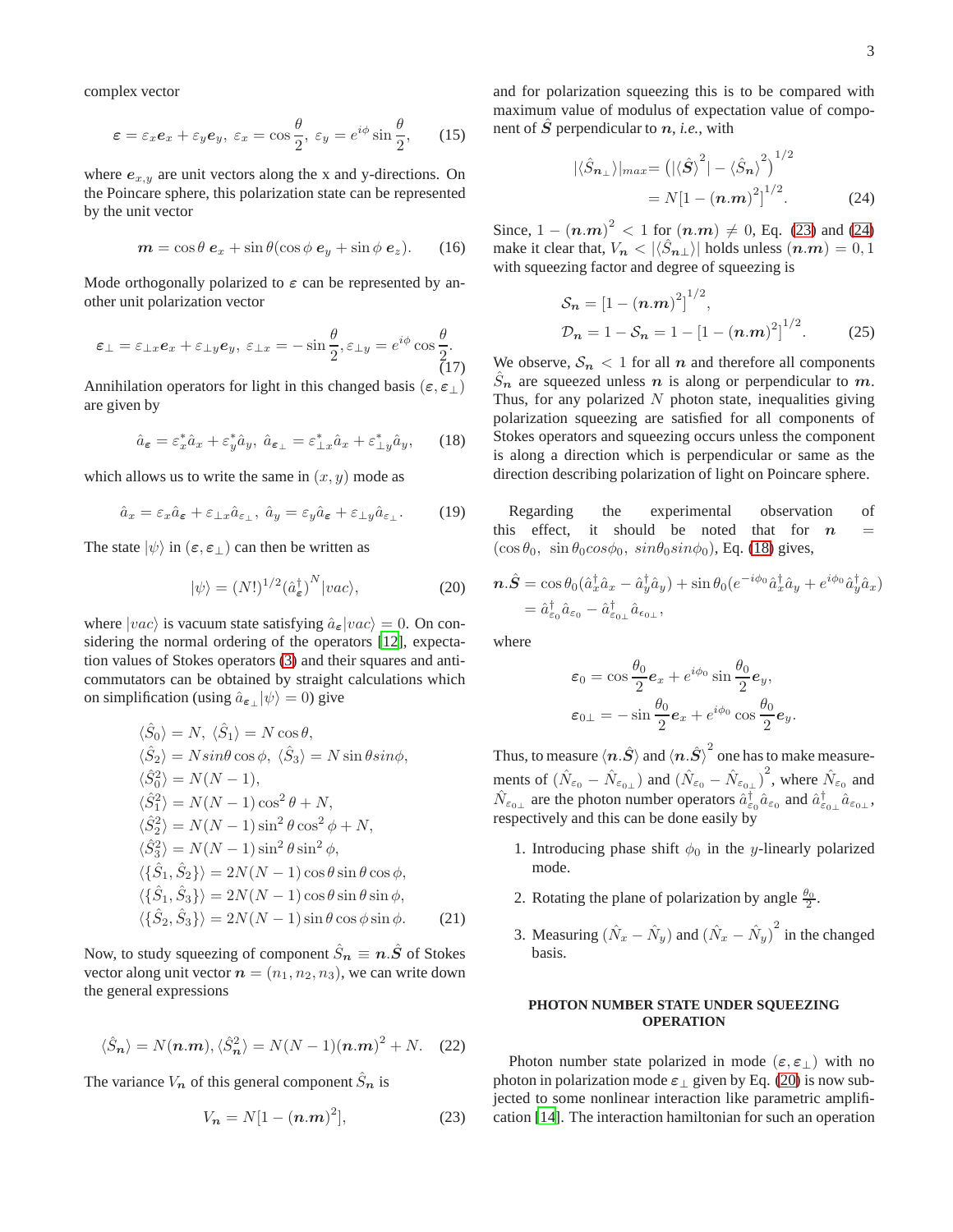is  $H = g(\hat{a}_x^{\dagger} \hat{a}_y^{\dagger} + \hat{a}_x \hat{a}_y)$  and the annihilation and creation operator after the interaction for time  $t$  can be written as

$$
\hat{a}_x(t) = (\cosh gt)\hat{a}_x - i(\sinh gt)\hat{a}_y^{\dagger}, \n\hat{a}_y(t) = (\cosh gt)\hat{a}_y - i(\sinh gt)\hat{a}_x^{\dagger},
$$
\n(26)

where  $\hat{a}_x$  and  $\hat{a}_y$  given by Eq. [\(19\)](#page-2-4) with  $(\varepsilon_x, \varepsilon_{\perp x})$  and  $(\varepsilon_y, \varepsilon_{\perp y})$  written in Eqs. [\(15\)](#page-2-5) and [\(17\)](#page-2-6). Average values of Stokes parameters and their variances are obtained as

$$
\langle \hat{S}_1 \rangle = N \cos \theta,
$$
  
\n
$$
\langle \hat{S}_2 \rangle = N(c^2 + s^2) \sin \theta \cos \phi,
$$
  
\n
$$
\langle \hat{S}_3 \rangle = N(c^2 + s^2) \sin \theta \sin \phi,
$$
\n(27)

and

$$
V_1 = N\sin^2\theta,
$$
  
\n
$$
V_2 = N(c^2 + s^2)(1 - \sin^2\theta\cos^2\phi)
$$
  
\n
$$
+2c^2s^2[N^2(1 - \sin^2\theta\sin^2\phi) + N(1 + \sin^2\theta\sin^2\phi) + 2],
$$
  
\n
$$
V_3 = N(c^2 + s^2)(1 - \sin^2\theta\sin^2\phi)
$$
  
\n
$$
+2c^2s^2[N^2(1 - \sin^2\theta\cos^2\phi) + N(1 + \sin^2\theta\cos^2\phi) + 2],
$$
  
\n(28)

where  $c = \cosh gt$  and  $s = \sinh gt$ , gt being interaction time.

As, it is clear by having a look at the above expressions for mean values and variances of Stokes operators, it is not trivial to generalize these expressions for the Stokes operator  $\hat{S}_n$  along unit vector n. But, it is interesting to find the extent of squeezing along the three Stokes vectors  $\hat{S}_1$ ,  $\hat{S}_2$  and  $\hat{S}_3$ , fitting these values in the criterion [\(11\)](#page-1-6).

If we see squeezing in  $\hat{S}_1$  operator, the squeezing factor on substituting the appropriate values and simplifying the expression is

$$
S_1 = \frac{N \sin^2 \theta}{\sqrt{N^2 (c^2 + s^2)^2 \sin^2 \theta}} = \frac{\sin \theta}{\cosh 2gt},
$$
 (29)

which shows squeezing in  $\hat{S}_1$  component as  $\sin \theta < \cosh 2gt$ . Degree of squeezing is thus given by

$$
\mathcal{D}_1 = 1 - \frac{\sin \theta}{\cosh 2gt}.
$$

We may compare the degree of squeezing in this case with  $\mathcal{D}_1 = 1 - \sin \theta$ , at  $gt = 0$ . It shows that the squeezing in  $\hat{S}_1$ increases after the parametric amplification like operation on the considered state.

To investigate squeezing in the component  $\hat{S}_2$ , the expression for squeezing factor can be written as

<span id="page-3-0"></span>
$$
S_2 = \frac{N(c^2 + s^2)(1 - \sin^2\theta\cos^2\phi)}{\sqrt{N^2\cos^2\theta + N^2(c^2 + s^2)^2\sin^2\theta\sin^2\phi}}
$$

$$
+ \frac{2c^2s^2[N^2 + N + 2 - (N^2 - N)\sin^2\theta\sin^2\phi]}{\sqrt{N^2\cos^2\theta + N^2(c^2 + s^2)^2\sin^2\theta\sin^2\phi}}.
$$
(30)

To have a better insight of the squeezing along  $\hat{S}_2$ , we plot this expression with respect to  $\theta$  for a fixed number of photons  $N = 8$ . Fig. [1](#page-4-9) and Fig. [2](#page-4-10) clearly indicate the occurrence of polarization squeezing in the following two cases derived from Eq. [\(30\)](#page-3-0).

Case 1 : For plane polarized light, *i.e.*,  $\sin \phi = 0$ ,

$$
S_2 = (c^2 + s^2)^2 |\cos \theta| + 2c^2 s^2 \left[ \frac{N^2 + N + 2}{N} \right] |\sec \theta|. \tag{31}
$$

This expression is arithmetic mean of the double of the two terms which gives the minimum value of  $S_2$  as double of the geometric mean of the two terms as

$$
S_2(min) = 2\sqrt{2(c^2 + s^2)^2 \left[\frac{N^2 + N + 2}{N}\right]c^2 s^2},
$$

and given after simplification as

$$
S_2(min) = 2\sqrt{\left[\frac{N^2 + N + 2}{8N}\right]} \sinh 4gt. \tag{32}
$$

This expression shows squeezing in polarization for very small times of interaction and

$$
\cos \theta = \tanh 2gt \sqrt{\left[\frac{N^2 + N + 2}{N}\right]}.
$$

Case 2 : For circularly polarized light, *i.e.*,  $\sin \theta = 1$  and  $\cos \phi = 0$ , squeezing factor in this case observed after simplification is

$$
S_2 = \cosh 2gt + \left[\frac{2N+2}{N}\right] \frac{\sinh^2 2gt}{\cosh 2gt},\tag{33}
$$

and it seems to be greater than unity resulting in no squeezing for circularly polarized light.

For fixed number of photons  $N$ ,  $\phi = 0$  shows that polarization squeezing may occur for very small interaction times, *e.g.*,  $gt = 0.1$  as seen in Fig. [1](#page-4-9) but there is no squeezing for  $\phi = \pi/2$  as depicted in Fig. [2.](#page-4-10)

We also check the polarization squeezing along  $\hat{S}_3$  however it does not reveal squeezing in either of the cases of circularly or plane polarized light.

### **RESULT AND DISCUSSION**

We found the simultaneous polarization squeezing in almost all components of Stokes operator vector except those along or perpendicular to the direction of polarization just by changing the basis of polarization. Most importantly, it happens under no condition and gives a general result about the photon number state.